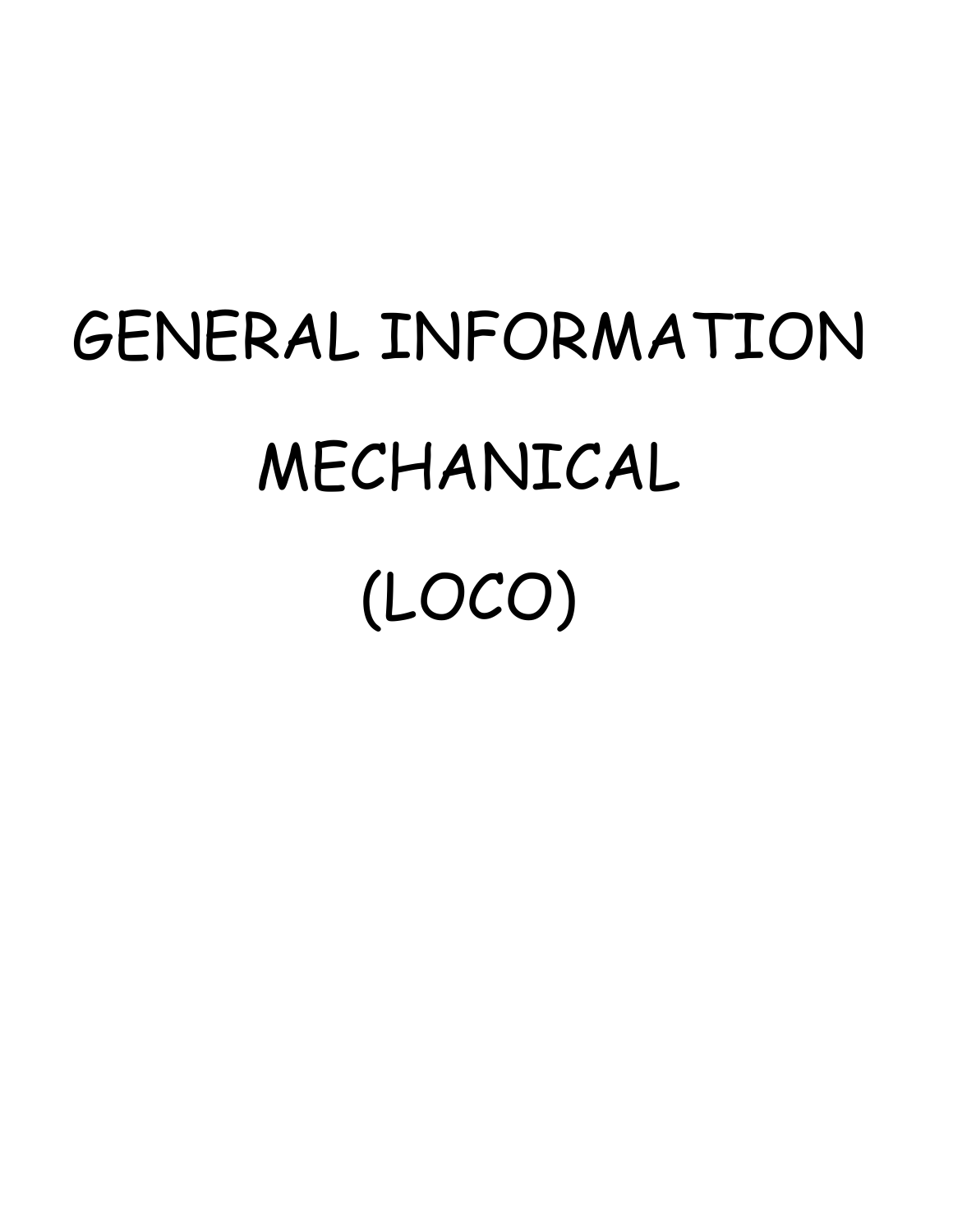### **MECHANICAL (Power)**

### **1.0 ORGANIZATION**

Mechanical Loco department is headed by Sr.DME/Power assisted by ADME (P). There are 5 integrated crew lobbies, 4 running rooms and 4 RDI's. Lobbies are headed by Chief loco inspector /Chief Crew Controllers. RDIs at BKN, LGH, and CUR & HMH are headed by CLI /fuel.

### **2.0 STAFF STRENGTH**

On roll strength of running staff is 575 against the sanctioned strength of 910.

On Roll strength of maintenance staff is 59 against the sanctioned strength of 104. Maintenance staff is being utilized to maintain the R/Room, RDI & Lobbies.

### **2.1 Category wise strength of running staff:-**

| <b>S.N.</b>    | <b>Designation</b>          | <b>SS</b> | <b>OR</b> | $\mathbf v$ |
|----------------|-----------------------------|-----------|-----------|-------------|
| $\mathbf{1}$   | Loco Pilot Mail             | 41        | 05        | 36          |
| 2              | Loco Pilot Passenger        | 98        | 98        | $\pmb{0}$   |
| 3              | Loco Pilot Goods            | 272       | 183       | 89          |
| $\overline{2}$ | Asstt. Loco Pilots          | 411       | 241       | 170         |
| 3              | <b>Loco Pilots Shunting</b> | 34        | 25        | 9           |
| $\overline{4}$ | <b>CLI</b>                  | 21        | 18        | 03          |
| 5              | <b>CCR/PCR</b>              | 33        | 5         | 28          |
| Total          |                             | 910       | 575       | 335         |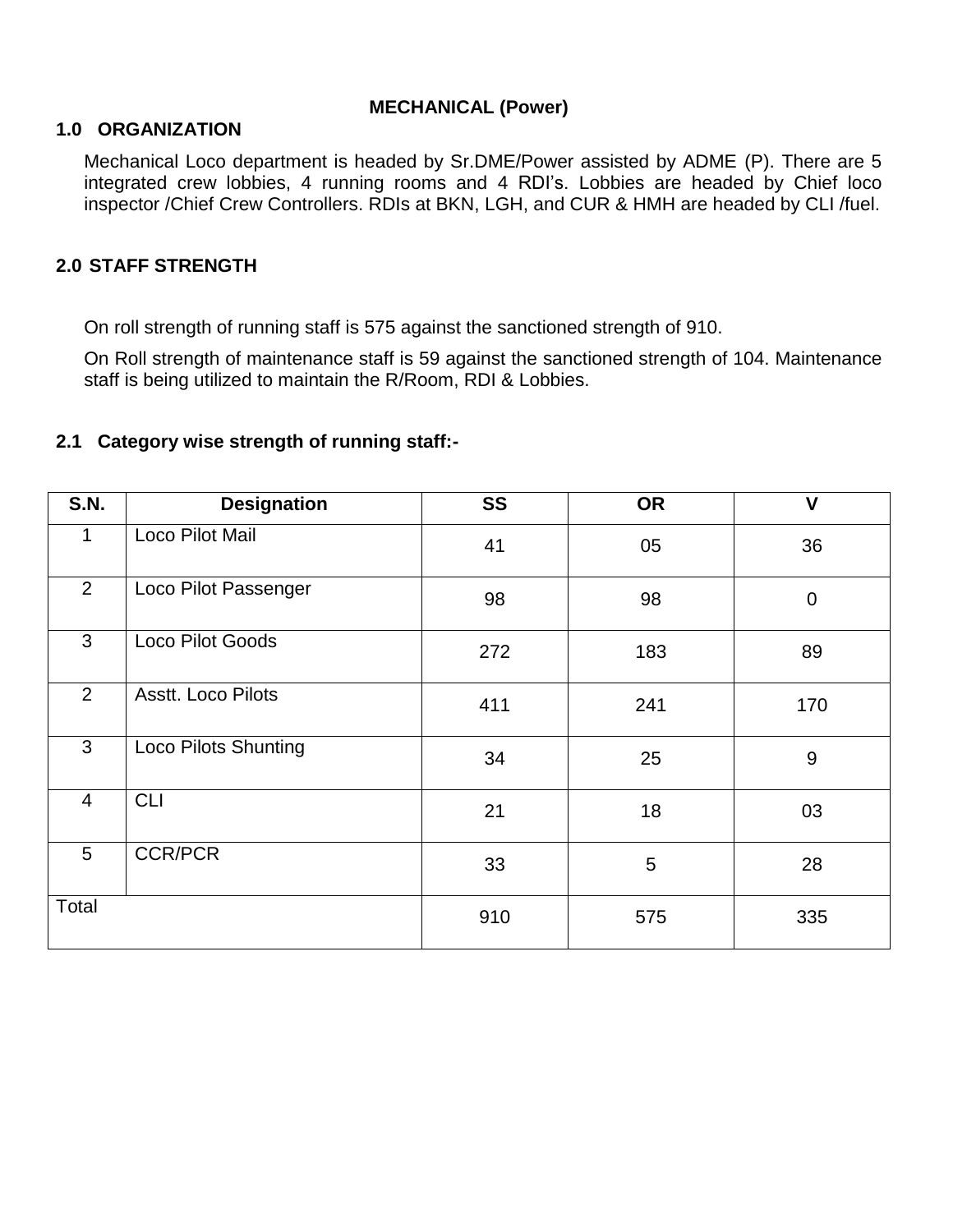### **3.0 LOCO LOBBIES**

There are 06 crew head quarters as per details given below:-.

| S.<br><b>No</b> | Lobby      | <b>Unit</b> | <b>Coaching Beats</b>                                                        | <b>Goods Beats</b>                                                                                                                                       |
|-----------------|------------|-------------|------------------------------------------------------------------------------|----------------------------------------------------------------------------------------------------------------------------------------------------------|
|                 |            | Incharge    |                                                                              |                                                                                                                                                          |
| $\mathbf{1}$    | <b>BKN</b> | <b>CLI</b>  | <b>BKN-BTI</b><br><b>BKN-CUR-DEE</b><br><b>BKN-LGH-JSM</b><br><b>BKN-MTD</b> | BKN-SOG-STPS<br><b>BKN-CUR</b><br><b>BKN-MTD</b><br>BKN-LGH-PLC(by<br>pass)-<br><b>BGKT</b><br><b>BKN-PLC-JSM</b>                                        |
| $\overline{2}$  | <b>CUR</b> | <b>CLI</b>  | <b>CUR-RE-DEE</b><br><b>CUR-HSR</b>                                          | <b>CUR-MTD</b><br><b>CUR-RE</b><br><b>CUR-HSR</b><br><b>CUR-BKN</b>                                                                                      |
| 3               | <b>HSR</b> | <b>CCR</b>  | <b>HSR-BTI</b><br><b>HSR-BNW-RE</b><br>HSR-SDLP-RE<br><b>HSR-CUR-BKN</b>     | <b>HSR-BTI</b><br><b>HSR-SDLP-CUR</b><br><b>HSR-SDLP-RE</b><br><b>HSR-BNW-RE</b><br>HSR-BNW-ROK<br>HSR-BXC-JHL<br>HSR-RKK-BTI(by<br>pass)-<br><b>HMH</b> |
| $\overline{4}$  | <b>HMH</b> | <b>CCR</b>  | HMH-BTI<br>HMH-SOG-SGNR<br><b>HMH-BKN</b><br>HMH-SOG-APH                     | HMH-JHL<br>HMH-DUI<br>HMH-SOG-SGNR<br>HMH-SOG-APH<br>HMH-BTI<br>HMH-HSR (Via by-pass)                                                                    |
| 5               | <b>SOG</b> | <b>CCR</b>  | $\blacksquare$                                                               | SOG-STPS-BKN<br>SOG-HMH-BTI<br>SOG-JHL<br>SOG-DUI                                                                                                        |
| 6               | $RE^*$     | <b>CLS</b>  | <b>RE-CUR</b><br><b>RE-HSR-BTI</b><br><b>RE-DLI</b>                          | <b>RE-SDLP-CUR</b><br><b>RE-SDLP-HSR</b><br><b>RE-HSR</b><br><b>RE-BNW-ROK</b><br>RE-BXC                                                                 |

\* The administrative control of RE lobby is under JP division.

# **3.1 LOBBY WISE STAFF STRENGTH OF RUNNING STAFF**

| S.N.          | Lobby       | SS  | OR  |     |
|---------------|-------------|-----|-----|-----|
|               | <b>BKN</b>  | 232 | 140 | 92  |
| ◠<br><u>.</u> | <b>CUR</b>  | 93  | 58  | 35  |
| 3.            | <b>HMH</b>  | 172 | 111 | 61  |
| 4.            | <b>HSR</b>  | 259 | 149 | 110 |
| 5.            | SOG         | 23  |     |     |
| 6.            | <b>RE</b>   | 120 | 89  | 31  |
| . .           | <b>BNW</b>  |     |     |     |
| 8.            | <b>SGNR</b> |     |     |     |